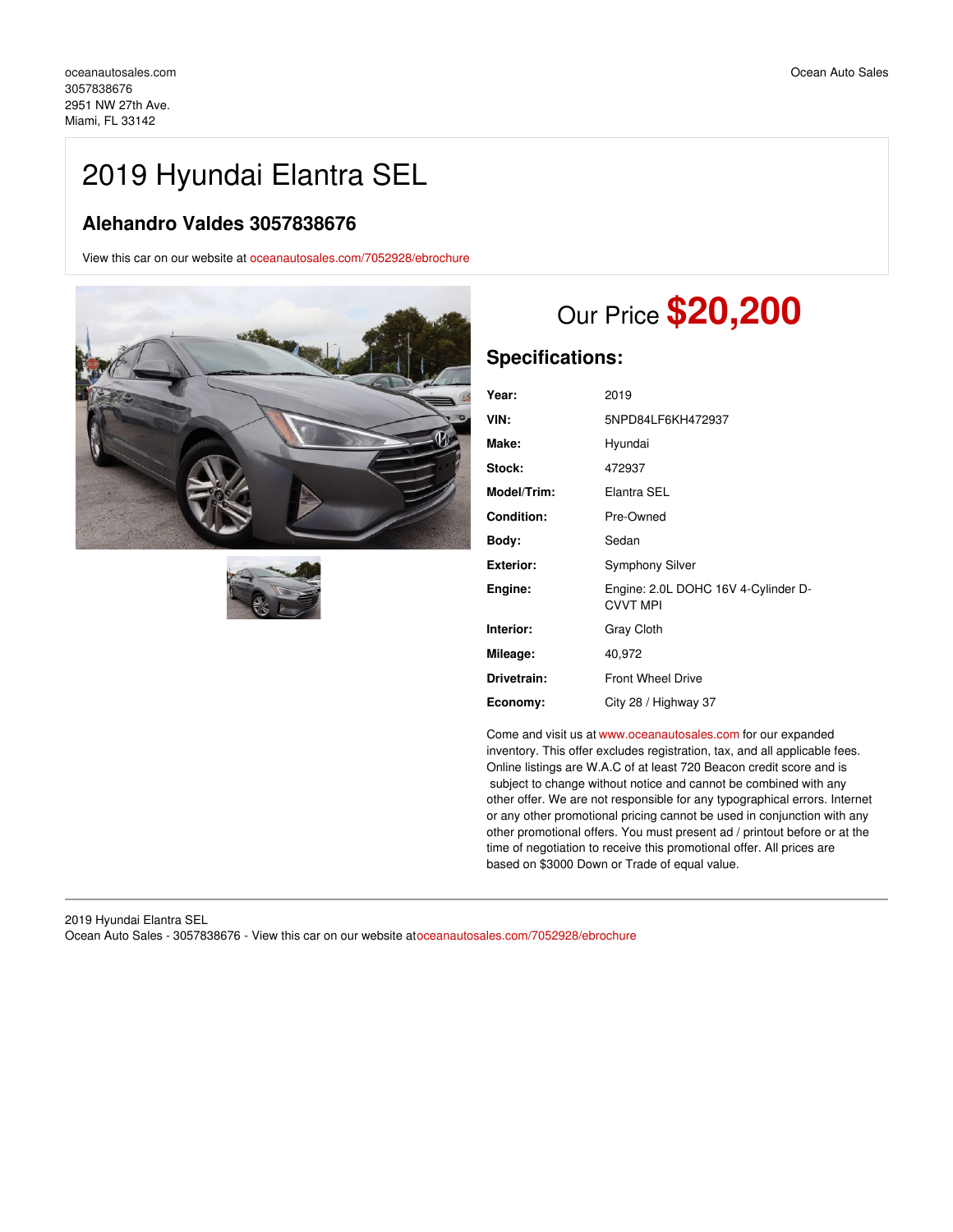



2019 Hyundai Elantra SEL

Ocean Auto Sales - 3057838676 - View this car on our website at[oceanautosales.com/7052928/ebrochure](https://oceanautosales.com/vehicle/7052928/2019-hyundai-elantra-sel-miami-fl-33142/7052928/ebrochure)

## **Installed Options**

### **Interior**

- 2 12V DC Power Outlets
- 60-40 Folding Split-Bench Front Facing Fold Forward Seatback Rear Seat Air Filtration
- Analog Appearance- Cargo Space Lights
- Carpet Floor Trim and Carpet Trunk Lid/Rear Cargo Door Trim
- Cruise Control w/Steering Wheel Controls- Day-Night Rearview Mirror
- Delayed Accessory Power- Driver And Passenger Visor Vanity Mirrors Driver Foot Rest
- Driver Seat- FOB Controls -inc: Cargo Access- Fade-To-Off Interior Lighting
- Front Bucket Seats -inc: 6-way adjustable manual driver's seat, w/height adjustment and front passenger seat w/slide, recline and height adjustment
- Front Center Armrest- Front Cupholder- Front Map Lights- Full Carpet Floor Covering
- Full Cloth Headline
- Full Floor Console w/Covered Storage, Mini Overhead Console w/Storage and 2 12V DC Power Outlets
- Gauges -inc: Speedometer, Odometer, Engine Coolant Temp, Tachometer, Trip Odometer and Trip Computer
- Glove Box- HVAC -inc: Underseat Ducts
- Instrument Panel Covered Bin, Driver / Passenger And Rear Door Bins
- Interior Trim -inc: Metal-Look Instrument Panel Insert, Metal-Look Door Panel Insert, Metal-Look/Piano Black Console Insert and Metal-Look Interior Accents
- Manual Adjustable Front Head Restraints and Fixed Rear Head Restraints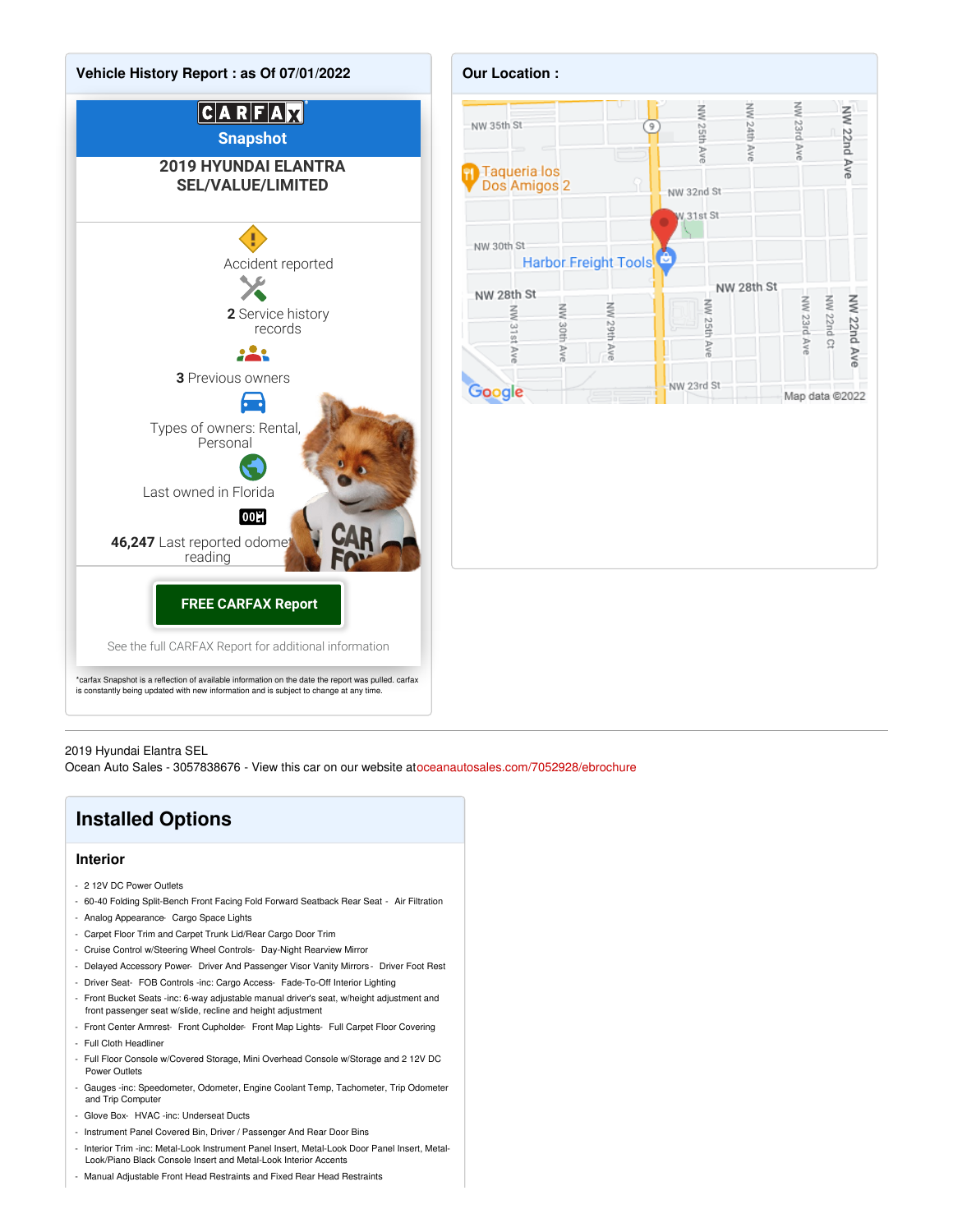- Manual Air Conditioning- Manual Tilt/Telescoping Steering Column
- Outside Temp Gauge- Passenger Seat- Perimeter Alarm
- Power 1st Row Windows w/Driver 1-Touch Down Power Door Locks w/Autolock Feature
- Power Rear Windows- Premium Cloth Seat Trim- Rear Cupholder
- Redundant Digital Speedometer
- Remote Keyless Entry w/Illuminated Entry, Illuminated Ignition Switch and Panic Button
- Remote Releases -Inc: Mechanical Cargo Access and Mechanical Fuel- Trip Computer
- Urethane Gear Shifter Material

### **Exterior**

- Auto On/Off Projector Beam Halogen Daytime Running Lights Preference Setting Headlamps w/Delay-Off
- Black Grille w/Chrome Accents- Black Side Windows Trim and Black Rear Window Trim
- Body-Colored Door Handles- Body-Colored Front Bumper
- Body-Colored Power Heated Side Mirrors w/Manual Folding
- Body-Colored Rear Bumper w/Gray Rub Strip/Fascia Accent- Clearcoat Paint
- Compact Spare Tire Mounted Inside Under Cargo- Fixed Rear Window w/Defroster
- Fully Galvanized Steel Panels- Light Tinted Glass- Steel Spare Wheel
- Tires: P205/55R16- Trunk Rear Cargo Access- Variable Intermittent Wipers
- Wheels: 16" x 6.5" Alloy

#### **Safety**

- 2 12V DC Power Outlets
- 60-40 Folding Split-Bench Front Facing Fold Forward Seatback Rear Seat Air Filtration
- Analog Appearance- Cargo Space Lights
- Carpet Floor Trim and Carpet Trunk Lid/Rear Cargo Door Trim
- Cruise Control w/Steering Wheel Controls- Day-Night Rearview Mirror
- Delayed Accessory Power- Driver And Passenger Visor Vanity Mirrors Driver Foot Rest
- Driver Seat- FOB Controls -inc: Cargo Access- Fade-To-Off Interior Lighting
- Front Bucket Seats -inc: 6-way adjustable manual driver's seat, w/height adjustment and front passenger seat w/slide, recline and height adjustment
- Front Center Armrest- Front Cupholder- Front Map Lights- Full Carpet Floor Covering - Full Cloth Headliner
- Full Floor Console w/Covered Storage, Mini Overhead Console w/Storage and 2 12V DC Power Outlets
- Gauges -inc: Speedometer, Odometer, Engine Coolant Temp, Tachometer, Trip Odometer and Trip Computer
- Glove Box- HVAC -inc: Underseat Ducts
- Instrument Panel Covered Bin, Driver / Passenger And Rear Door Bins
- Interior Trim -inc: Metal-Look Instrument Panel Insert, Metal-Look Door Panel Insert, Metal-Look/Piano Black Console Insert and Metal-Look Interior Accents
- Manual Adjustable Front Head Restraints and Fixed Rear Head Restraints
- Manual Air Conditioning- Manual Tilt/Telescoping Steering Column
- Outside Temp Gauge- Passenger Seat- Perimeter Alarm
- Power 1st Row Windows w/Driver 1-Touch Down Power Door Locks w/Autolock Feature
- Power Rear Windows- Premium Cloth Seat Trim- Rear Cupholder
- Redundant Digital Speedometer
- Remote Keyless Entry w/Illuminated Entry, Illuminated Ignition Switch and Panic Button
- Remote Releases -Inc: Mechanical Cargo Access and Mechanical Fuel- Trip Computer
- Urethane Gear Shifter Material

#### **Mechanical**

- 120 Amp Alternator- 14 Gal. Fuel Tank- 3.06 Axle Ratio
- 4-Wheel Disc Brakes w/4-Wheel ABS, Front Vented Discs, Brake Assist and Hill Hold Control
- 60-Amp/Hr 550CCA Maintenance-Free Battery w/Run Down Protection
- Electric Power-Assist Speed-Sensing Steering
- Engine: 2.0L DOHC 16V 4-Cylinder D-CVVT MPI- Front Anti-Roll Bar- Front-Wheel Drive
- Gas-Pressurized Shock Absorbers- Single Stainless Steel Exhaust
- Strut Front Suspension w/Coil Springs- Torsion Beam Rear Suspension w/Coil Springs
- Transmission: 6-Speed Automatic w/SHIFTRONIC -inc: drive mode select (normal, eco & sport)